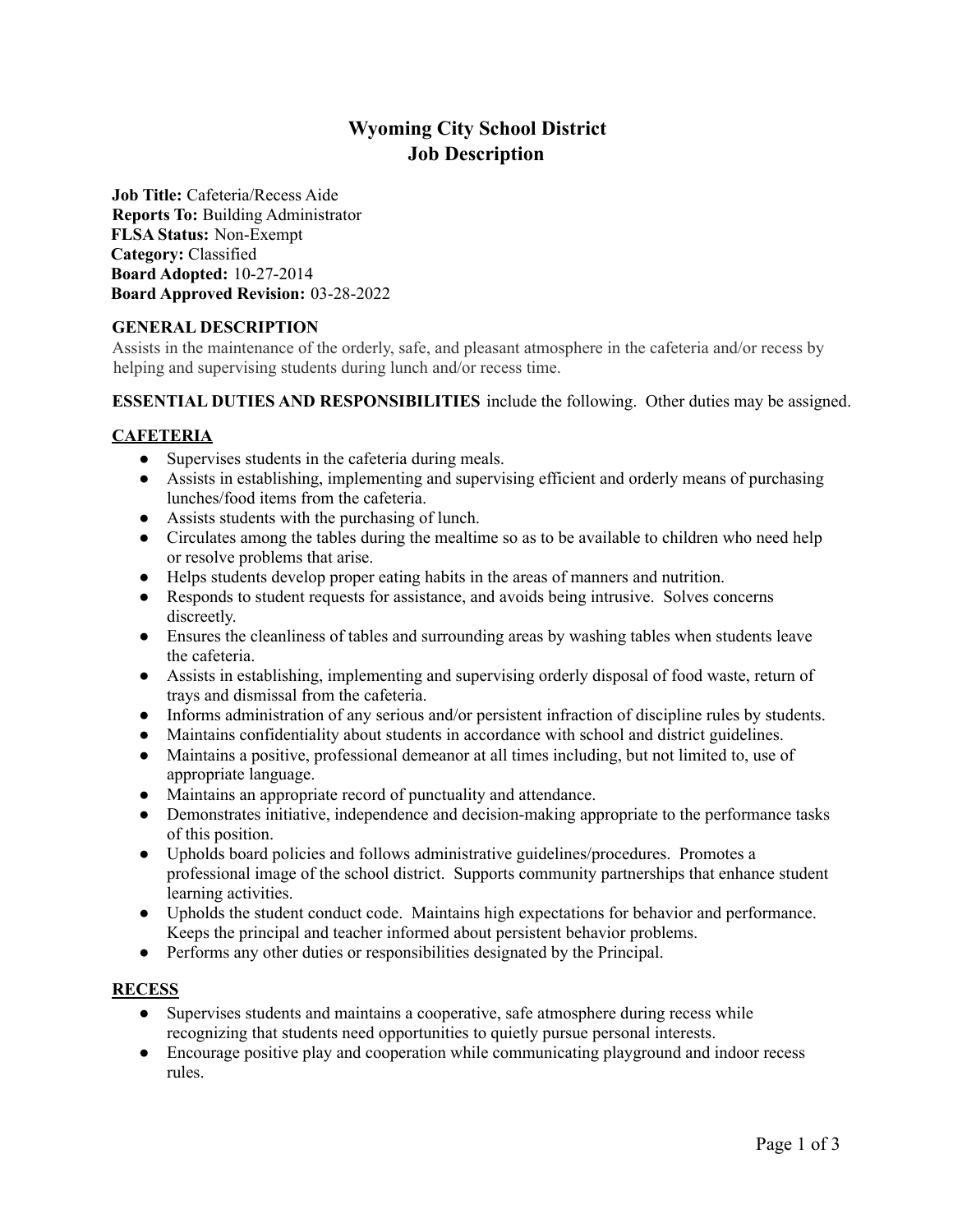- Emphasizes fair play and courtesy, and circulates among students and attempts to resolve minor problems/mediate impasses as they arise.
- Monitors and initiates action to protect students during adverse weather conditions.
- Assists in organizing various play activities and games as approved by building administration.
- Provides playground equipment and assumes responsibility for daily storage after the playgrnd period.
- Responds to student requests for assistance, and avoids being intrusive. Solves concerns discreetly.
- Supervises dismissal of students from the playground area.
- Questions any non-school visitors and refer them to the main office for the proper sign-in procedures.
- Brings medical problems and injuries to the immediate attention of the health assistant.
- Informs building administration immediately of any serious and/or persistent disciplinary problems or safety concerns.
- Maintains confidentiality about students in accordance with school and district guidelines.
- Maintains a positive, professional demeanor at all times including, but not limited to, use of appropriate language.
- Maintains an appropriate record of punctuality and attendance.
- Demonstrates initiative, independence and decision-making appropriate to the performance tasks of this position.
- Upholds board policies and follows administrative guidelines/procedures. Promotes a professional image of the school district. Supports community partnerships that enhance student learning activities.
- Performs any other duties or responsibilities designated by the Principal.

### **SUPERVISORY RESPONSIBILITIES**

Supervises volunteers or para-professionals who may be in the cafeteria and/or recess area.

#### **EDUCATION and/or EXPERIENCE**

Experience supervising/working with children preferred.

## **CERTIFICATES, LICENSES, REGISTRATIONS**

Valid certificate/license as issued by the Ohio Department of Education. Certificates, Licenses and/or registrations as applicable to position duties and responsibilities and/or as required by the Board of **Education** 

## **LANGUAGE SKILLS**

Ability to read and interpret documents such as safety rules, operating and maintenance instructions and procedure manuals. Ability to read, write and comprehend directions, short correspondence and memos. Ability to communicate effectively with students, parents, colleagues and administration. Ability to respond to common inquiries or complaints from students, parents, agencies, teachers or members of the school community. Ability to effectively present information in one-on-one and small group situations to staff, students and administrators.

#### **OTHER SKILLS AND ABILITIES**

Must possess skills in reading, writing and math for the purpose of inventory, record keeping, making necessary measurements, reading of gauges and instruments, or other related items as applicable. Ability to apply common sense understanding to carry out written or oral instructions. Ability to solve practical problems and deal with a variety of variables in situations that may arise. Ability to maintain composure under stressful conditions. Ability to develop effective working relationships with students, staff and the